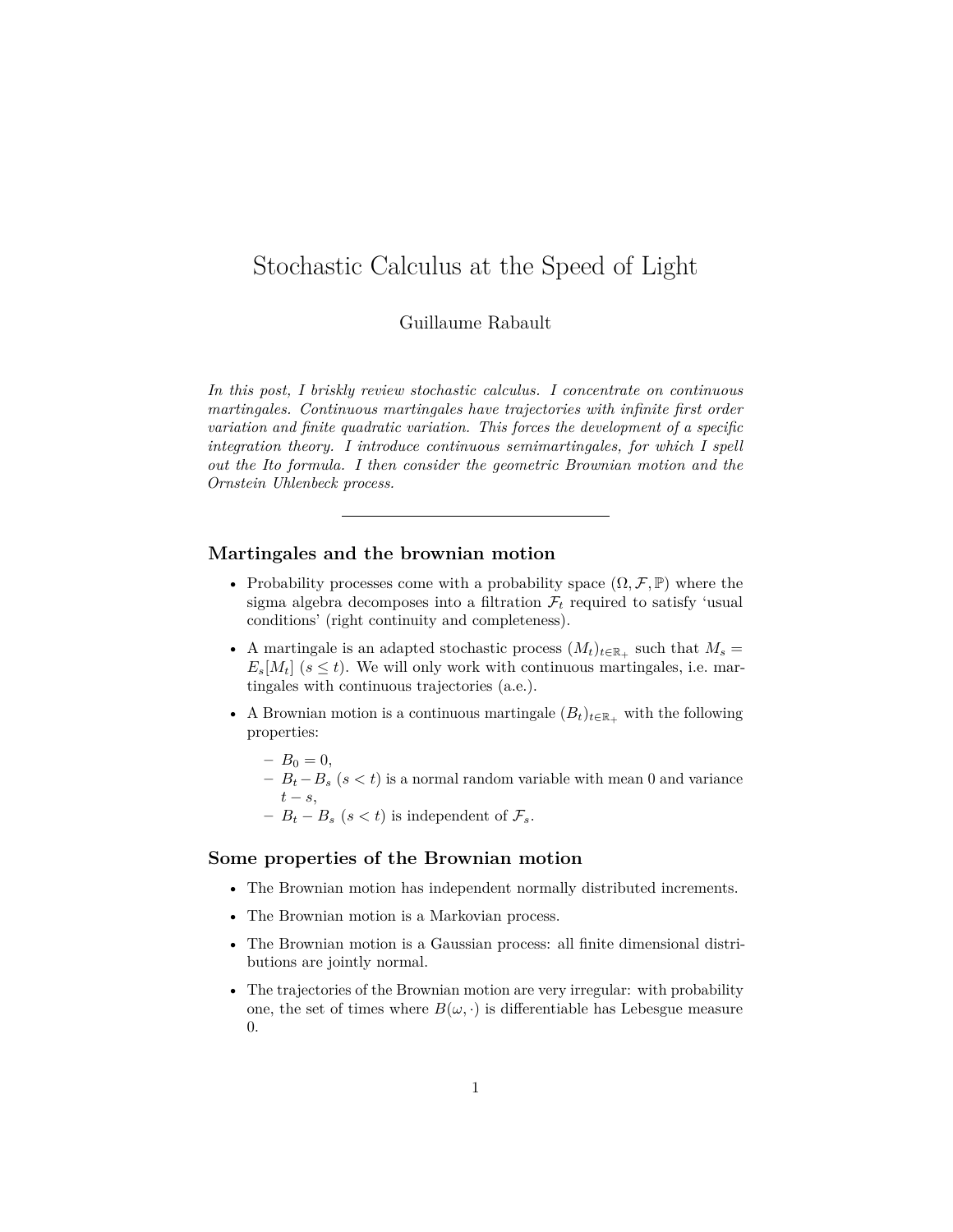• This is quite unusual for a function. We will see that it forces the first order variation of the Brownian motion to be to almost surely infinite, which prevents standard integration theory to be applied.

## **Quadratic variation (1)**

• The variation of order  $p$  of a process  $M$  over an interval  $[0, T]$  is the limit of:

$$
V^{(p)}(\pi_{[0,T]})(\omega) = \sum_{k=1}^{n} |M_{t_k}(\omega) - M_{t_{k-1}}(\omega)|^p,
$$

as partitions  $\pi_{[0,T]} = \{t_0 = 0, t_1, t_2, \ldots, t_n = T\}$  get finer.

- There are subtleties around the limiting concept used here, which I will sweep under the rug. All mentionned limits for variations below mean 'as partitions get finer and finer'.
- Finite (first order) variation processes have  $\lim_{\pi_{[0,T]}} V^{(1)}(\pi_{[0,T]})(\omega) < \infty$ a.e.. They are amenable to Lebesgue Stieljes integration trajectory by trajectory. Variations of higher order are equal to 0.

### **Quadratic variation (2)**

- For the Brownian motion, we have  $\lim_{\pi_{[0,T]}} V^{(1)}(\pi_{[0,T]}) (\omega) = \infty$  and  $\lim_{\pi_{[0,T]} V^{(2)}(\pi_{[0,T]})(\omega) = T$  a.e.. Variations of higher order are zero.
- This feature (finite quadratic variation, infinite first order variation) is true for continuous martingales as well. Their quadratic variation is a stochastic variable however. A continuous martingale has zero quadratic variation if and only of it is a.e. constant.
- The quadratic variation process of a martingale is a process noted  $[M]_{0,t}$ or  $[M]_t$  when the starting point is obvious. One can show that it is a finite variation process. Each trajectory of  $[M]_{0,t}$  is increasing in t.
- Quadratic variation is cumulated variance.

## **Quadratic variation (3)**

- Levy's theorem: a continuous martingale  $(M_t)_{t \in \mathbb{R}_+}$  with  $M_0 = 0$  is a Brownian motion if and only if  $[M]_t = t$  a.e..
- Similarly, one defines the quadratic covariation  $[M, N]_t$  between two martingales:

$$
[M,N]_t = \lim_{\pi_{[0,T]}} \sum_{k=1}^n (M_{t_k}(\omega) - M_{t_{k-1}}(\omega))(N_{t_k}(\omega) - N_{t_{k-1}}(\omega)).
$$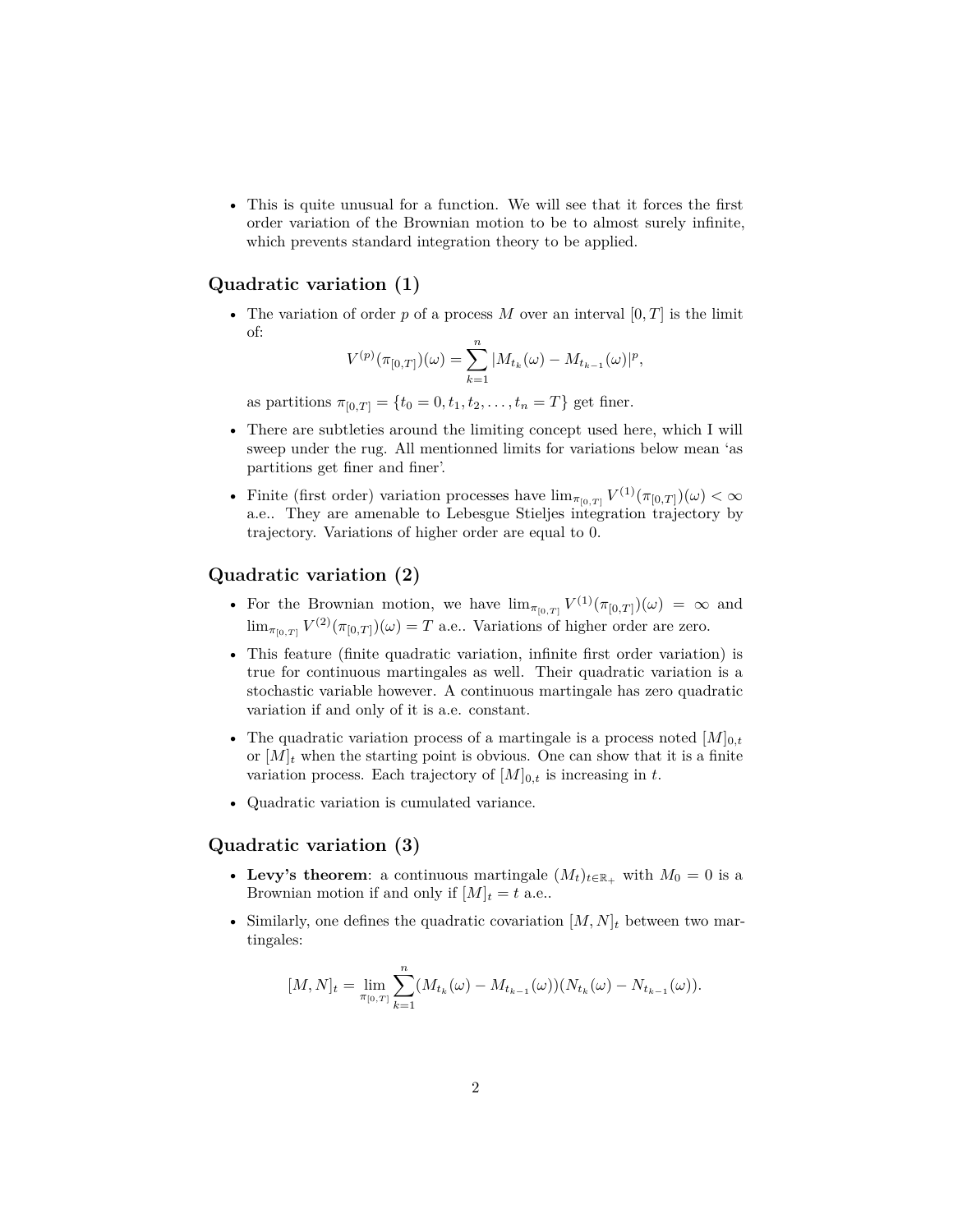## **Stochastic Integrals (1)**

- Predictable processes are processes that can be obtained as limits of left continuous adapted processes.
- Along the finite variation paths of a finite variation process  $(A_t)_{t \in \mathbb{R}_+}$  we can define the integral of a predictable process  $(H_t)_{t \in \mathbb{R}_+}$ :

$$
\int_0^t H_u(\omega) dA_u(\omega),
$$

provided  $\int_0^T |H_s(\omega)| |dA|_s(\omega) < \infty$  a.e..

• For a martingale  $(M_t)_{t \in \mathbb{R}_+}$ , exploiting the existence of a quadratic variation, we can then define the **stochastic** integral of a predictable process  $(H_t)_{t \in \mathbb{R}_+}$ (see below the slide on stochastic integrals and trading gains):

$$
\int_0^t H_u dM_u,
$$

provided 
$$
E_0 \left[ \int_0^t H_u^2 d[M]_u \right] < \infty
$$
.

# **Stochastic Integrals (2)**

• The stochastic integral of a martingale is a martingale of quadratic variation on [0*, T*]:

$$
\int_0^t H_u^2 d[M]_u,
$$

when  $E_0 \left[ \int_0^T H_u^2 d[M]_u \right] < \infty$ .

• Suppose the continuous process *X* decomposes as  $X_s = X_0 + A_s + M_s$ where  $A$  is a continuous finite variation process and  $M$  is a continuous martingale, we can define the integral:

$$
\int_0^t H_s dX_s = \int_0^t H_s dM_s + \int_0^t H_s dA_s,
$$

in the interval [0*, T*] provided:

$$
E_0\left[\int_0^T H_s^2 d[M]_s + \int_0^T |H_s| \, |dA|_s\right] < \infty.
$$

## **Remarks on semimartingales**

- The above additive decomposition of a continuous semimartingale into a continuous martingale and a continuous finite variation process is unique.
- The quadratic variation of a semimartingale is the quadratic variation of its martingale component:

$$
[X]_t = [M]_t.
$$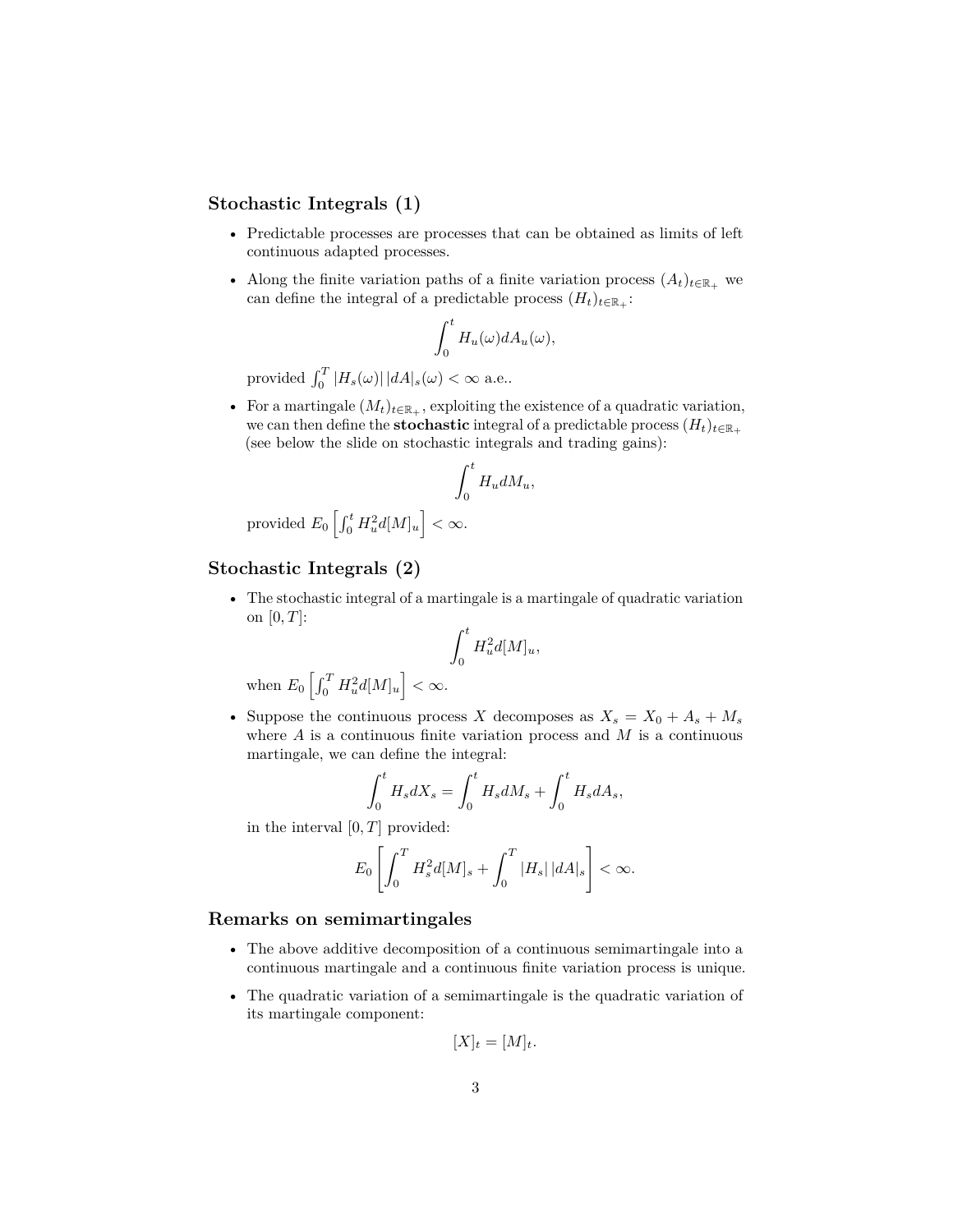# **Stochastic integrals and trading (1)**

- Assume  $(P_t)_{t \in \mathbb{R}_+}$  is a price process modeled as a semimartingale.
- Assume *n* is piecewise constant and left continuous, with trading dates  $(t_i)_{i \in \mathbb{N}}$   $(t_0 = 0)$ . The value invested at time  $t_j \leq t < t_{j+1}$  on the instrument is:

$$
n_0 P_0 + n_0 (P_{t_1} - P_0) + n_{t_1} (P_{t_2} - P_{t_1}) + \dots + n_{t_j} (P_t - P_{t_j})
$$
  

$$
\stackrel{\text{def}}{=} n_0 P_0 + \int_0^t n_u dP_u.
$$

## **Stochastic integrals and trading (2)**

- This is precisely the starting point to define the stochastic integral. The key point is that the weight *n* predates the change in price. The theory of stochastic integration extends the above definition to general predictable processes *n*.
- Predictable trading processes *n* are obtained as limits of piecewise constant left continuous processes.They are idealized objects (real trading is piecewise constant!).
- $\int_0^t n_t dP_t$  is the cumulated change in value generated by the trading process.

#### **Local martingales and integration**

- Local martingales are almost martingales but not quite! They are martingales when retricted to specific domains of times and outcomes. The proper definition relies on stopping times, i.e. random clock times that are adapted to the filtration. For a process to be a local martingale, it needs to come with a sequence of stopping times which somehow cover the time and event space, and such that the stopped process (for any of these stopping time) is a true martingale.
- Integrating a true martingale, one gets a martingale when the resulting quadratic variation is bounded:  $E_0 \left[ \int_0^T H_s^2 d[M]_s \right] < \infty$ . When this condition is not met but we instead have  $P\left(\int_0^T H_s^2 d[M]_s < \infty\right) = 1$ , we get a local martingale instead. Lack of boundedness gets in the way of estabilishing  $N_t = E[N_T|\mathcal{F}_t]$ . Technically, establishing this last condition requires to exchange integration and limits (cf. the dominated convergence theorem of Lebesgue integration).
- Illustration with the Saint Petersburg Paradox.
- Heuristically, a local martingale fails to be a martingale if its cumulated variance explodes with strictly positive probability.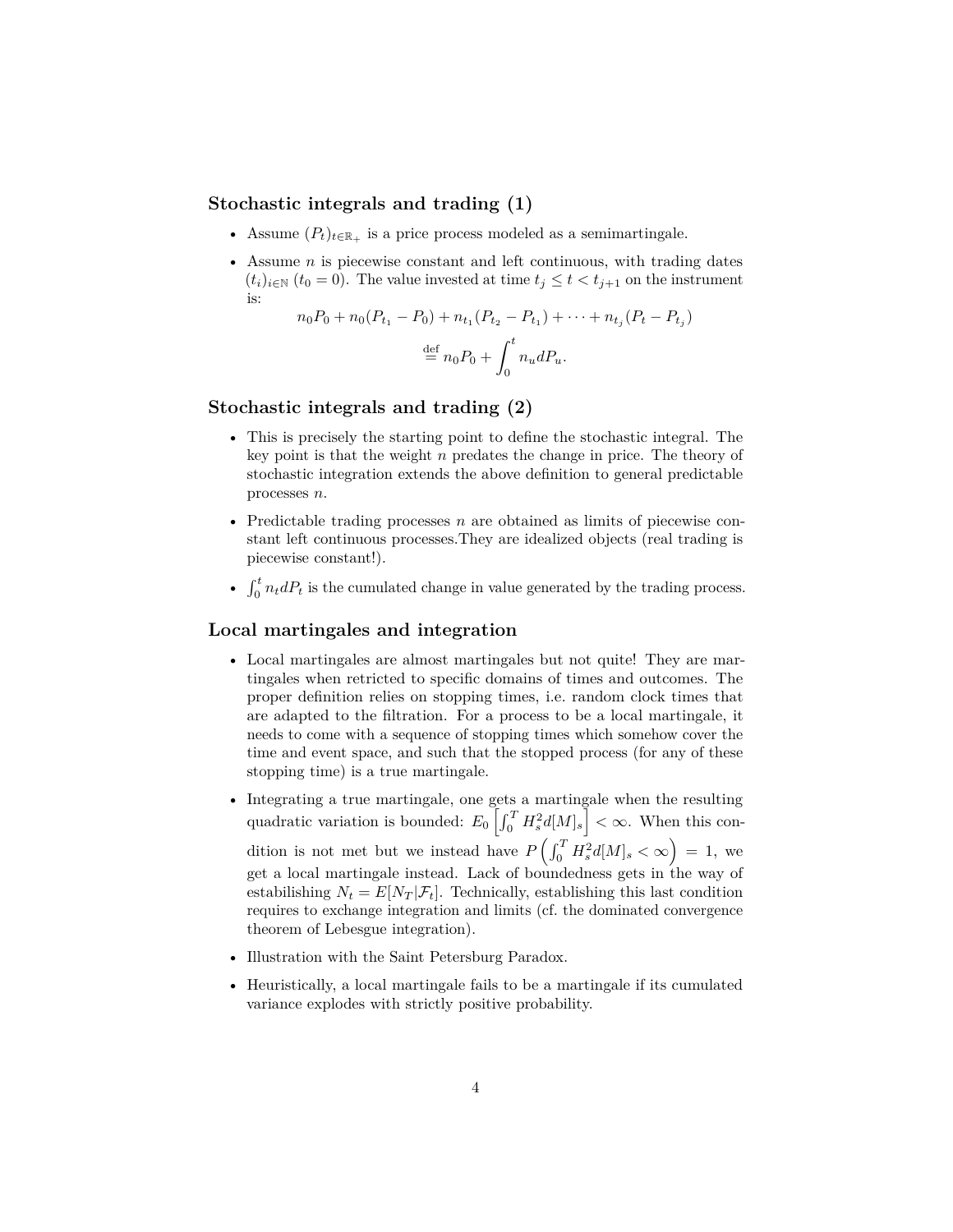## **Ito's formula (univariate)**

• For a process of bounded variation  $(A_t)_{t \in \mathbb{R}_+}$  and a continuously differentiable function, one recovers a function from its derivative:

$$
f(A_t) - f(A_0) = \int_0^t f'(A_s) dA_s.
$$

• This cannot work for continuous martingales because they have infinite first order variation. Instead, we have for a twice continuously differentiable function:

$$
f(M_t) - f(M_0) = \int_0^t f'(M_s) dM_s + \frac{1}{2} \int_0^t f''(M_s) d[M]_s.
$$

• For a semimartingale  $X_s = X_0 + A_s + M_s$ :

$$
f(X_t) - f(X_0) = \int_0^t f'(X_s) dX_s + \frac{1}{2} \int_0^t f''(X_s) d[X]_s.
$$

## **Ito's formula (multivariate)**

• We now have a collection of *n* semimartingales  $(X_{1,t},...,X_{n,t})$  and a multivariate twice continnuously differentiable function  $f$  into  $\mathbb{R}$ . We have:

$$
f(X_{1,t},\ldots,X_{n,t}) - f(X_{1,0},\ldots,X_{n,0}) =
$$

$$
\sum_{i} \int_{0}^{t} f'_{i}(X_{1,s},\ldots,X_{n,s}) dX_{i,s} +
$$

$$
\frac{1}{2} \sum_{i,j} \int_{0}^{t} f''_{i,j}(X_{1,s},\ldots,X_{n,s}) d[X_{i},X_{j}]_{s}.
$$

• Exercise: write down the formula when  $X_{1,t} = t$ . In this case,  $f$  actually only needs to be continuously differentiable in the first variable.

## **Product rule**

• We can apply the above formula to  $f(x, y) = xy$  and two semimartingales *X* and *Y* :

$$
X_t Y_t - X_0 Y_0 = \int_0^t X_u dY_u + \int_0^t Y_u dX_u + \int_0^t d[X, Y]_u.
$$

• If one of the two semimartingales is a finite variation process, we recover:

$$
X_t Y_t - X_0 Y_0 = \int_0^t X_u dY_u + \int_0^t Y_u dX_u.
$$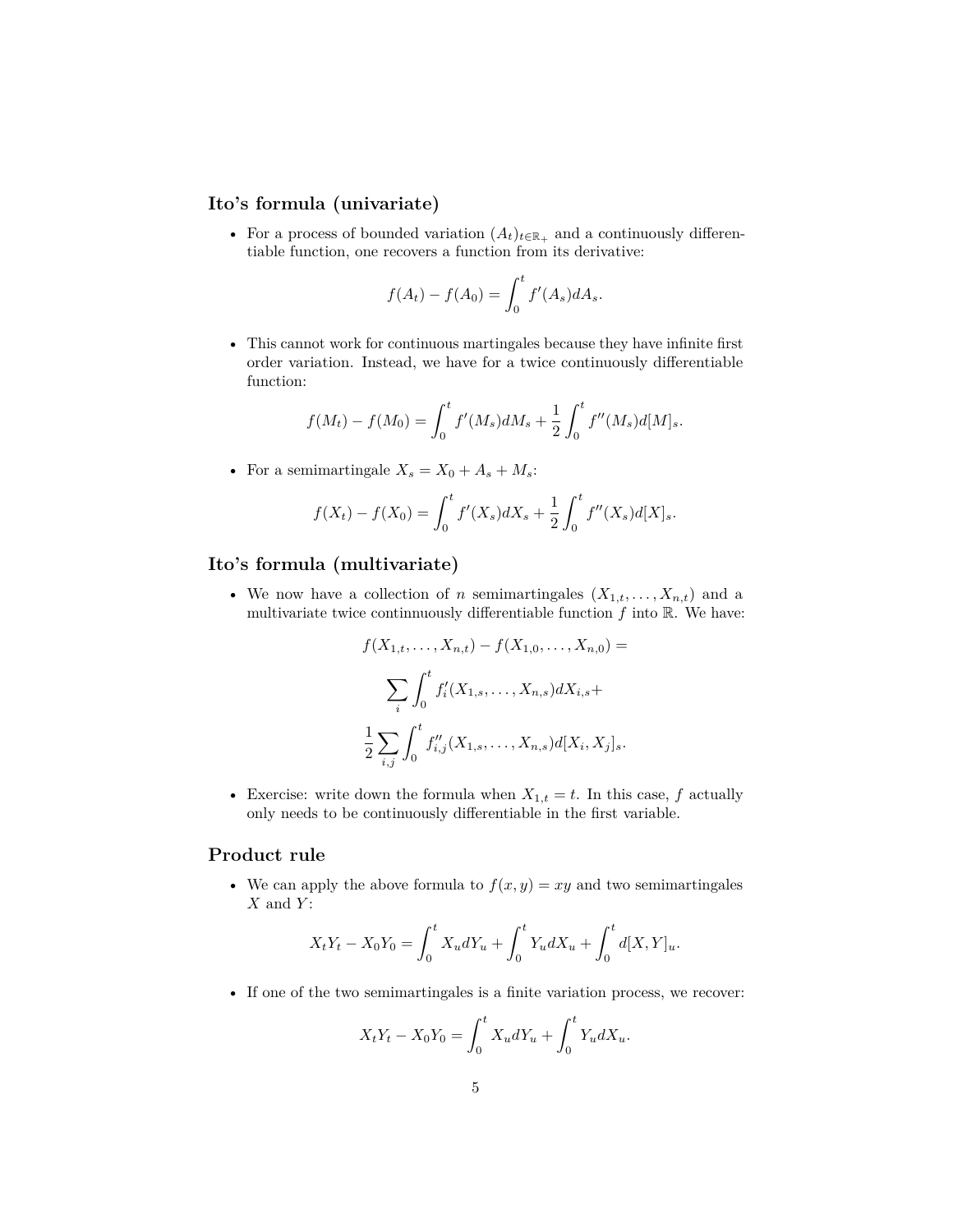## **Some remarks**

- Integral equations are usually written in differential notations, but the latter should be seen as shorthands.
- Our finite variation processes will be absolutely continuous. This ensures that they are the integral of their derivatives:

$$
A_t - A_s = \int_s^t a(u) du,
$$

or in differential notation:

$$
dA_u = a(u)du.
$$

## **Stochastic Differential Equations (1)**

• A homogenous stochastic differential equation driven by a Brownian motion:

$$
dX_t = \mu(X_t)dt + \sigma(X_t)dB_t,
$$

together with an initial condition  $X_0$  (an  $\mathcal{F}_0$  measurable random variable). Regularity conditions are imposed on the functions  $\mu(\cdot)$  and  $\sigma(\cdot)$ . The question is then the existence of a solution to this equation, i.e. the existence of a process  $(X_t)_{t \in \mathbb{R}_+}$  started at  $X_0$  and obeying the above equation.

#### **Stochastic Differential Equations (2)**

• A homogenous geometric stochastic differential equation driven by a Brownian motion:

$$
dP_t = P_t \mu(P_t) dt + P_t \sigma(P_t) dB_t.
$$

• Apply Ito (assuming *P* is strictly positive) with  $f(\cdot) = \log(\cdot)$  to deduce:

$$
P_t = P_0 \exp\left(\int_0^t \mu_u du - \frac{1}{2} \int_0^t \sigma_u^2 du + \int_0^t \sigma_u dB_u\right).
$$

- When  $\mu_t$  and  $\sigma_t$  are deterministic functions of time, the process is log normal.
- GBM:  $\mu$  and  $\sigma$  constant.

#### **GBM**

• For the  $GBM(\mu, \sigma)$  process initialised at  $P_0$ , the mean of the distribution of  $P_t$  as seen from time 0 is :

$$
\exp(\mu t),
$$

and the median is:

$$
\exp\left(\mu t - \frac{1}{2}\sigma^2 t\right).
$$